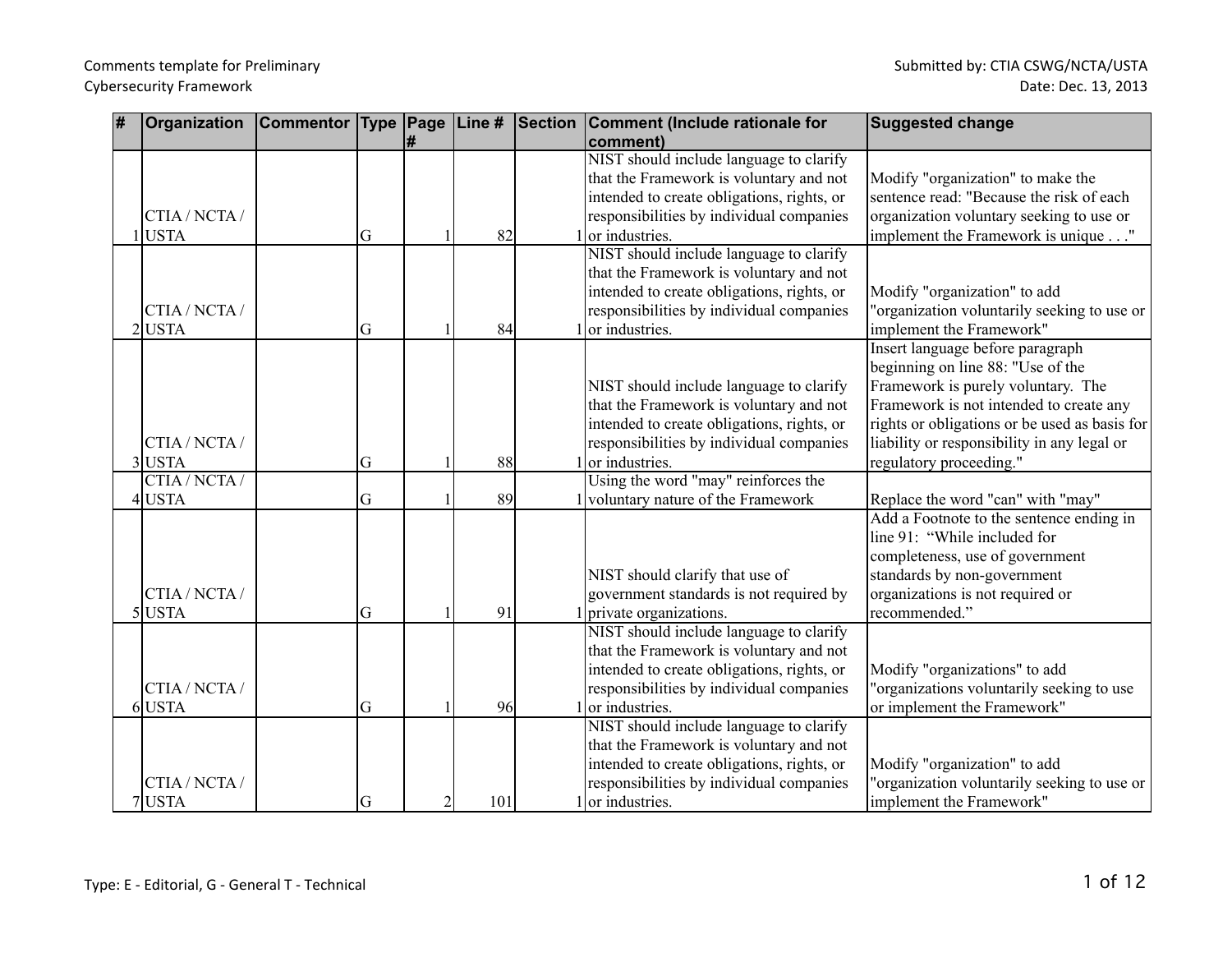| # | Organization  | <b>Commentor Type Page</b> |   |                | Line # | Section | Comment (Include rationale for              | <b>Suggested change</b>                     |
|---|---------------|----------------------------|---|----------------|--------|---------|---------------------------------------------|---------------------------------------------|
|   |               |                            |   | l#             |        |         | comment)                                    |                                             |
|   | CTIA / NCTA / |                            |   |                |        |         | Using the word "may" reinforces the         |                                             |
|   | 8USTA         |                            | G | $\overline{2}$ | 101    |         | voluntary nature of the Framework           | Replace the word "can" with "may"           |
|   |               |                            |   |                |        |         | NIST should include language to clarify     |                                             |
|   |               |                            |   |                |        |         | that the Framework is voluntary and not     |                                             |
|   |               |                            |   |                |        |         | intended to create obligations, rights, or  | Modify "organization" to add                |
|   | CTIA / NCTA / |                            |   |                |        |         | responsibilities by individual companies    | "organization voluntarily seeking to use or |
|   | 9USTA         |                            | G | $\overline{2}$ | 103    |         | $1$ or industries.                          | implement the Framework and"                |
|   |               |                            |   |                |        |         |                                             | Add after the sentence concluding on line   |
|   |               |                            |   |                |        |         |                                             | 103: "Some organizations may already        |
|   |               |                            |   |                |        |         |                                             | amply satisfy the Framework's goals, for    |
|   |               |                            |   |                |        |         | NIST should promote flexibility and avoid   | example by complying with relevant best     |
|   | CTIA / NCTA / |                            |   |                |        |         | a methodology that might duplicate an       | practices or receiving independent          |
|   | $10$ USTA     |                            | G | $\overline{2}$ | 103    |         | organization's existing practices.          | certifications."                            |
|   | CTIA / NCTA / |                            |   |                |        |         | Using the word "may" reinforces the         |                                             |
|   | $11$ USTA     |                            | G | $\overline{2}$ | 104    |         | 1 voluntary nature of the Framework         | Replace the word "can" with "may"           |
|   | CTIA/NCTA/    |                            |   |                |        |         | Using the word "may" reinforces the         |                                             |
|   | $12$ USTA     |                            | G | $\overline{2}$ | 119    |         | 1.1 voluntary nature of the Framework       | Replace the word "can" with "may"           |
|   |               |                            |   |                |        |         | NIST should clarify that organizations that | At the end of the first bullet, add:        |
|   |               |                            |   |                |        |         | voluntarily use the Framework are free to   | 'Categories, Sub-Categories and             |
|   |               |                            |   |                |        |         | choose and develop their own standards,     | Informative References are provided as      |
|   |               |                            |   |                |        |         | guidelines, or practices under relevant     | illustrative tools and are neither intended |
|   |               |                            |   |                |        |         | Functions and Categories which may          | to constrain implementation nor required    |
|   | CTIA / NCTA / |                            |   |                |        |         | accomplish the same objective as those in   | for an organization to have satisfactorily  |
|   | $13$ USTA     |                            | G | 3              | 130    |         | $1.1$ the Framework.                        | used or implemented the Framework."         |
|   |               |                            |   |                |        |         | NIST should include language to clarify     |                                             |
|   |               |                            |   |                |        |         | that the Framework is voluntary and not     |                                             |
|   |               |                            |   |                |        |         | intended to create obligations, rights, or  | Modify "organizations" to add               |
|   | CTIA / NCTA / |                            |   |                |        |         | responsibilities by individual companies    | "organizations voluntarily seeking to use   |
|   | $14$ USTA     |                            | G | $\overline{2}$ | 135    |         | $1.1$ or industries.                        | or implement the Framework"                 |
|   |               |                            |   |                |        |         | NIST should include language to clarify     |                                             |
|   |               |                            |   |                |        |         | that the Framework is voluntary and not     |                                             |
|   |               |                            |   |                |        |         | intended to create obligations, rights, or  | Modify "organizations" to add               |
|   | CTIA / NCTA / |                            |   |                |        |         | responsibilities by individual companies    | "organizations voluntarily seeking to use   |
|   | $15$ USTA     |                            | G | $\overline{2}$ | 136    |         | $1.1$ or industries.                        | or implement the Framework"                 |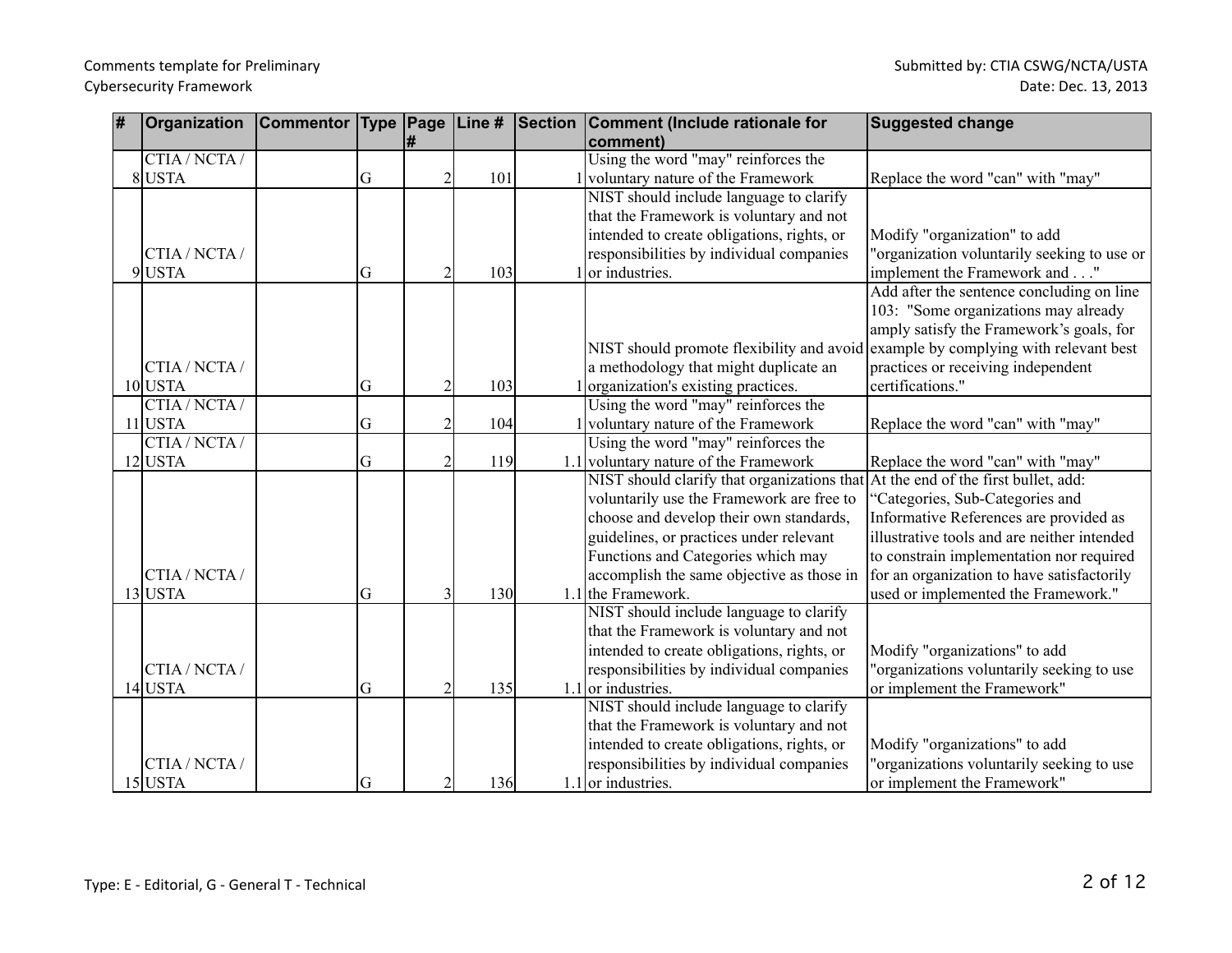| # | Organization               | Commentor Type Page |    | #              |     | Line # Section Comment (Include rationale for<br>comment)                    | <b>Suggested change</b>                                                     |
|---|----------------------------|---------------------|----|----------------|-----|------------------------------------------------------------------------------|-----------------------------------------------------------------------------|
|   |                            |                     |    |                |     |                                                                              | Replace the word "should" with "may":                                       |
|   |                            |                     |    |                |     |                                                                              | 'Organizations which voluntarily review                                     |
|   |                            |                     |    |                |     |                                                                              | and select relevant categories from the                                     |
|   |                            |                     |    |                |     |                                                                              | Framework Core, may review the                                              |
|   | CTIA / NCTA /              |                     |    |                |     | Using the word "should" contradicts the                                      | corresponding category section in the                                       |
|   | $16$ USTA                  |                     | G  | $\mathfrak{D}$ | 137 | 1.1 voluntary nature of the Framework                                        | privacy methodology."                                                       |
|   |                            |                     |    |                |     | NIST should include language to clarify                                      |                                                                             |
|   |                            |                     |    |                |     | that the Framework is voluntary and not                                      |                                                                             |
|   |                            |                     |    |                |     | intended to create obligations, rights, or                                   | Modify "organization" to add                                                |
|   | CTIA / NCTA /              |                     |    |                |     | responsibilities by individual companies                                     | "organization voluntarily seeking to use or                                 |
|   | $17$ USTA<br>CTIA / NCTA / |                     | G  | 2              | 141 | $1.1$ or industries.                                                         | implement the Framework"                                                    |
|   |                            |                     |    | $\overline{2}$ |     | Using the word "may" reinforces the                                          |                                                                             |
|   | $18$ USTA<br>CTIA/NCTA/    |                     | G  |                | 142 | 1.1 voluntary nature of the Framework<br>Using the word "may" reinforces the | Replace the word "can" with "may"                                           |
|   | $19$ USTA                  |                     | G  |                | 146 | 1.1 voluntary nature of the Framework                                        |                                                                             |
|   |                            |                     |    |                |     |                                                                              | Replace the word "can" with "may"<br>Modify the sentence to read: "Profiles |
|   |                            |                     |    |                |     |                                                                              | voluntarily created are intended and                                        |
|   |                            |                     |    |                |     | Language can be strengthened to                                              | suitable for internal use, and only for                                     |
|   | CTIA / NCTA /              |                     |    |                |     | emphasize that profiles are for internal                                     | sharing externally in the discretion of the                                 |
|   | $20$ USTA                  |                     | G  | $\overline{3}$ | 148 | $1.1$ use.                                                                   | organization."                                                              |
|   | CTIA/NCTA/                 |                     |    |                |     | Using the word "may" reinforces the                                          |                                                                             |
|   | $21$ USTA                  |                     | G  | $\overline{3}$ | 148 | 1.1 voluntary nature of the Framework                                        | Replace the word "can" with "may"                                           |
|   | CTIA / NCTA /              |                     |    |                |     | Using the word "should" contradicts the                                      | Replace the word "should" with "may                                         |
|   | $22$ USTA                  |                     | G  | $\overline{3}$ | 161 | 1.2 voluntary nature of the Framework                                        | attempt to"                                                                 |
|   | CTIA/NCTA/                 |                     |    |                |     | Using the word "may" reinforces the                                          |                                                                             |
|   | $23$ USTA                  |                     | G  | $\overline{3}$ | 164 | 1.2 voluntary nature of the Framework                                        | Replace the word "can" with "may"                                           |
|   | CTIA / NCTA /              |                     |    |                |     | Using the word "may" reinforces the                                          |                                                                             |
|   | $24$ USTA                  |                     | G  | $\overline{3}$ | 167 | 1.2 voluntary nature of the Framework                                        | Replace the word "can" with "may"                                           |
|   |                            |                     |    |                |     | NIST should include language to clarify                                      |                                                                             |
|   |                            |                     |    |                |     | that the Framework is voluntary and not                                      |                                                                             |
|   |                            |                     |    |                |     | intended to create obligations, rights, or                                   | Modify "organizations" to add                                               |
|   | CTIA / NCTA /              |                     |    |                |     | responsibilities by individual companies                                     | "organizations voluntarily seeking to use                                   |
|   | $25$ USTA                  |                     | lG | $\overline{3}$ | 170 | $1.2$ or industries.                                                         | or implement the Framework"                                                 |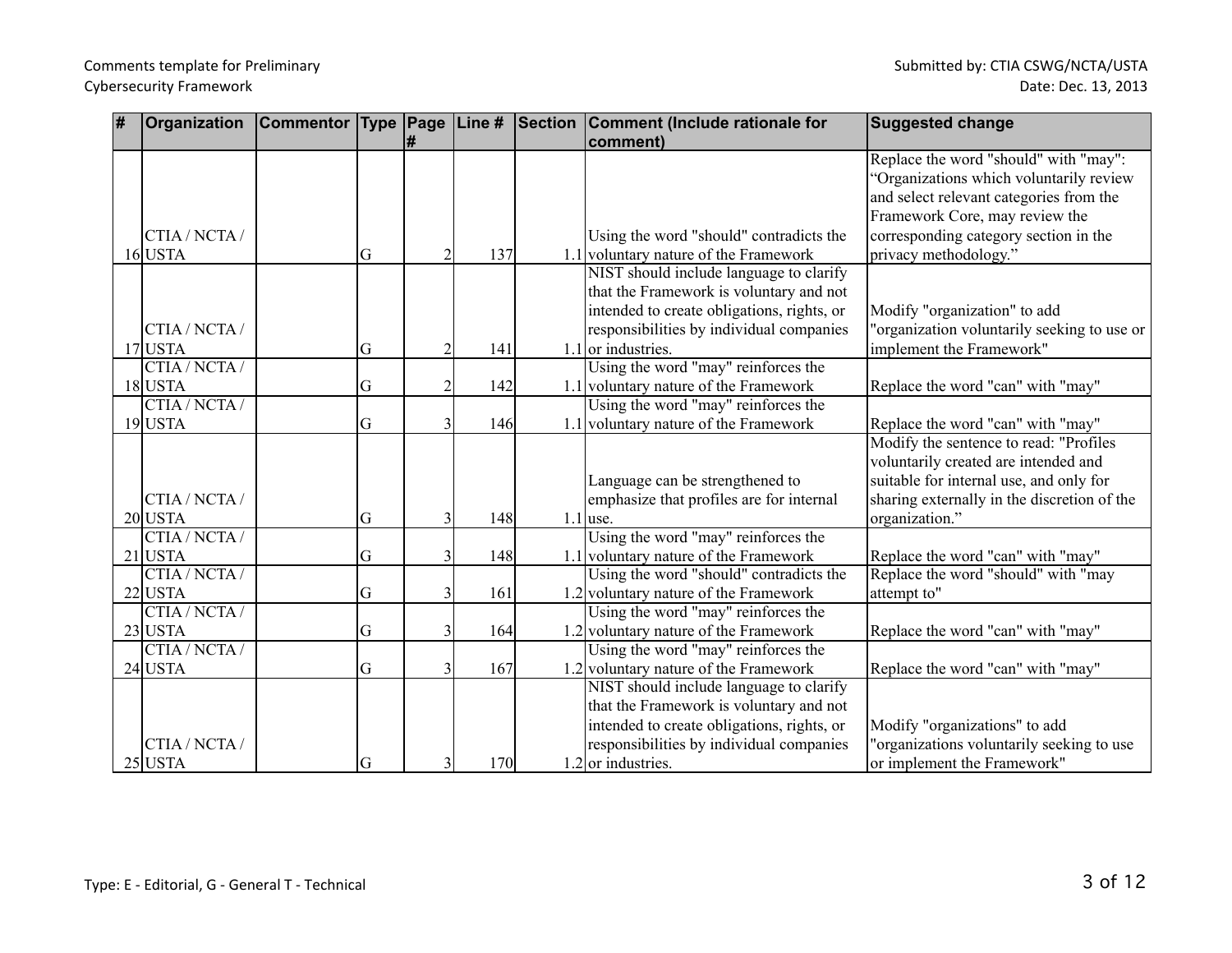| # | Organization  | <b>Commentor Type Page</b> |    |                |     | Line # Section | Comment (Include rationale for             | <b>Suggested change</b>                     |
|---|---------------|----------------------------|----|----------------|-----|----------------|--------------------------------------------|---------------------------------------------|
|   |               |                            |    | #              |     |                | comment)                                   |                                             |
|   |               |                            |    |                |     |                | NIST should include language to clarify    |                                             |
|   |               |                            |    |                |     |                | that the Framework is voluntary and not    |                                             |
|   |               |                            |    |                |     |                | intended to create obligations, rights, or | Modify "organizations" to add               |
|   | CTIA / NCTA / |                            |    |                |     |                | responsibilities by individual companies   | "organizations voluntarily seeking to use   |
|   | $26$ USTA     |                            | G  | 3 <sub>l</sub> | 172 |                | $1.2$ or industries.                       | or implement the Framework"                 |
|   |               |                            |    |                |     |                |                                            |                                             |
|   |               |                            |    |                |     |                |                                            | At the end of the paragraph, add the        |
|   |               |                            |    |                |     |                |                                            | sentence: "The Framework should not be      |
|   |               |                            |    |                |     |                |                                            | seen as a one-size-fits-all solution for    |
|   |               |                            |    |                |     |                |                                            | those organizations voluntarily seeking to  |
|   |               |                            |    |                |     |                | NIST should more explicitly recognize      | use or implement it, and organization's     |
|   |               |                            |    |                |     |                | that different organizations will have     | own profile and cost-benefit analysis will  |
|   | CTIA / NCTA / |                            |    |                |     |                | different profiles, cost-benefit analyses, | determine which aspects of Framework        |
|   | $27$ USTA     |                            | G  | $\overline{3}$ | 183 |                | $1.2$ and appropriate responses.           | use are appropriate for each organization." |
|   | CTIA/NCTA/    |                            |    |                |     |                | Using the word "may" reinforces the        |                                             |
|   | $28$ USTA     |                            | G  | 4              | 188 |                | 1.3 voluntary nature of the Framework      | Replace the word "can" with "may"           |
|   | CTIA / NCTA / |                            |    |                |     |                | Using the word "may" reinforces the        |                                             |
|   | $29$ USTA     |                            | G  | $\mathcal{S}$  | 201 |                | 2 voluntary nature of the Framework        | Replace the word "can" with "may"           |
|   |               |                            |    |                |     |                | NIST should include language to clarify    |                                             |
|   |               |                            |    |                |     |                | that the Framework is voluntary and not    |                                             |
|   |               |                            |    |                |     |                | intended to create obligations, rights, or | Add after "Different types of entities" the |
|   | CTIA / NCTA / |                            |    |                |     |                | responsibilities by individual companies   | language "voluntary seeking to use or       |
|   | 30 USTA       |                            | G  | 5              | 203 |                | $2\vert$ or industries.                    | implement the Framework "                   |
|   | CTIA/NCTA/    |                            |    |                |     |                | Using the word "may" reinforces the        |                                             |
|   | $31$ USTA     |                            | G  | $\mathcal{F}$  | 204 |                | 2 voluntary nature of the Framework        | Replace the word "can" with "may"           |
|   | CTIA/NCTA/    |                            |    |                |     |                | Using the word "may" reinforces the        |                                             |
|   | $32$ USTA     |                            | G  | 5              | 204 |                | 2 voluntary nature of the Framework        | Replace the word "can" with "may"           |
|   | CTIA / NCTA / |                            |    |                |     |                | Using the word "may" reinforces the        |                                             |
|   | 33 USTA       |                            | G  | 61             | 221 |                | 2.1 voluntary nature of the Framework      | Replace the word "can" with "may"           |
|   |               |                            |    |                |     |                | NIST should include language to clarify    |                                             |
|   |               |                            |    |                |     |                | that the Framework is voluntary and not    |                                             |
|   |               |                            |    |                |     |                | intended to create obligations, rights, or | Modify "organizations" to add               |
|   | CTIA / NCTA / |                            |    |                |     |                | responsibilities by individual companies   | "organizations voluntarily seeking to use   |
|   | $34$ USTA     |                            | lG | 61             | 239 |                | $2.1$ or industries.                       | or implement the Framework"                 |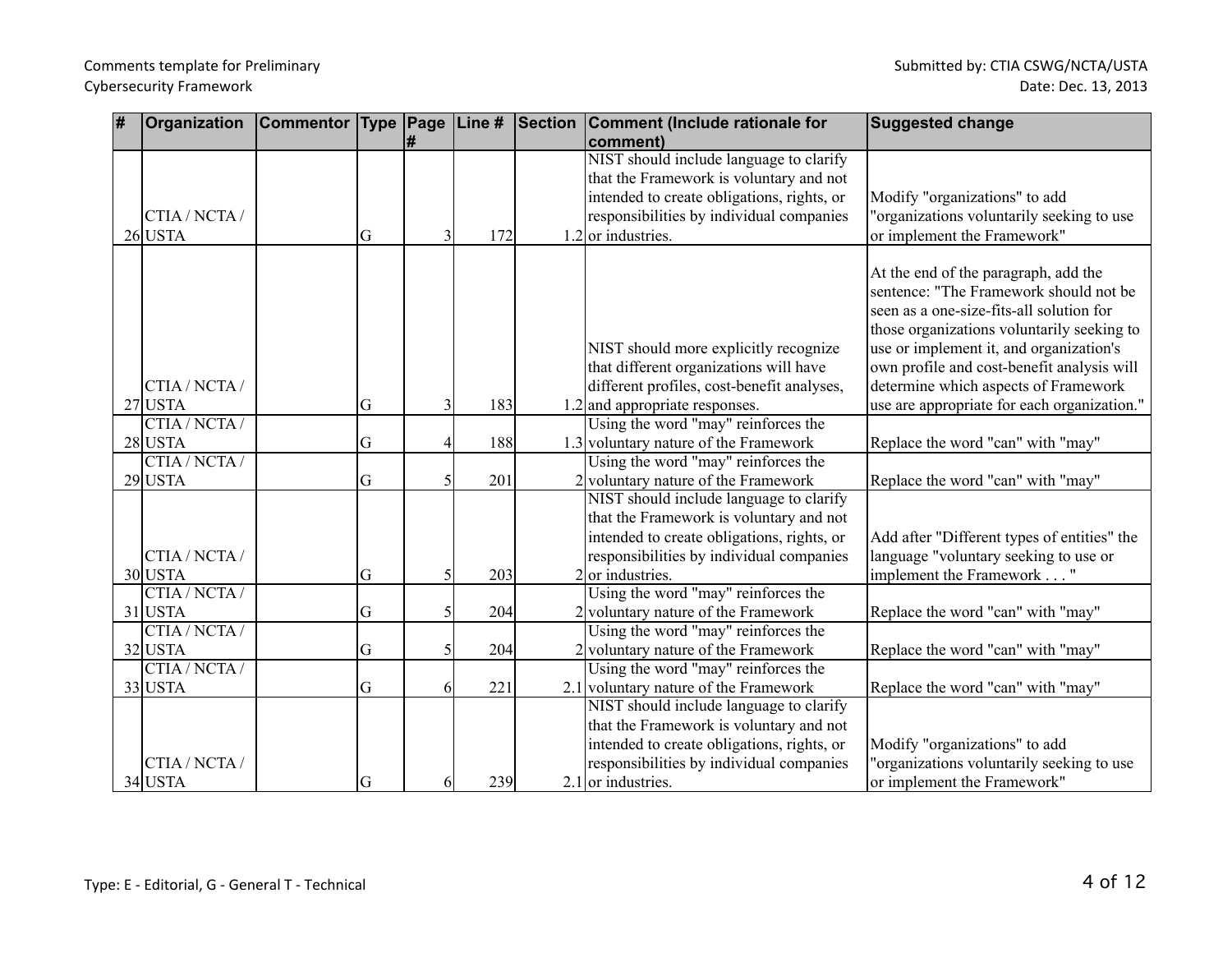| # | Organization  | Commentor Type Page |   |         |     | Line # Section Comment (Include rationale for | <b>Suggested change</b>                       |
|---|---------------|---------------------|---|---------|-----|-----------------------------------------------|-----------------------------------------------|
|   |               |                     |   | l#      |     | comment)                                      |                                               |
|   |               |                     |   |         |     | NIST should include language to clarify       |                                               |
|   |               |                     |   |         |     | that the Framework is voluntary and not       |                                               |
|   |               |                     |   |         |     | intended to create obligations, rights, or    | Modify "organizations" to add                 |
|   | CTIA / NCTA / |                     |   |         |     | responsibilities by individual companies      | "organizations voluntarily seeking to use     |
|   | $35$ USTA     |                     | G |         | 282 | $2.2$ or industries.                          | or implement the Framework"                   |
|   | CTIA/NCTA/    |                     |   |         |     | Using the word "may" reinforces the           |                                               |
|   | 36 USTA       |                     | G |         | 285 | 2.2 voluntary nature of the Framework         | Replace the word "can" with "may"             |
|   |               |                     |   |         |     | NIST should clarify that organizations that   | After the first sentence, add: "Categories,   |
|   |               |                     |   |         |     | voluntarily use the Framework are free to     | Sub-Categories and Informative                |
|   |               |                     |   |         |     | choose and develop their own standards,       | References are provided as illustrative       |
|   |               |                     |   |         |     | guidelines, or practices under relevant       | tools and are neither intended to constrain   |
|   |               |                     |   |         |     | Functions and Categories which may            | implementation nor required for an            |
|   | CTIA / NCTA / |                     |   |         |     | accomplish the same objective as those in     | organization to have satisfactorily used or   |
|   | 37 USTA       |                     | G |         | 294 | $2.2$ the Framework.                          | implemented the Framework."                   |
|   |               |                     |   |         |     | NIST should include language to clarify       |                                               |
|   |               |                     |   |         |     | that the Framework is voluntary and not       |                                               |
|   |               |                     |   |         |     | intended to create obligations, rights, or    | Modify "organizations" to add                 |
|   | CTIA / NCTA / |                     |   |         |     | responsibilities by individual companies      | "organizations voluntarily seeking to use     |
|   | 38 USTA       |                     | G |         | 295 | $2.2$ or industries.                          | or implement the Framework"                   |
|   |               |                     |   |         |     | NIST should include language to clarify       |                                               |
|   |               |                     |   |         |     | that the Framework is voluntary and not       | Modify "organizations, sectors, and other     |
|   |               |                     |   |         |     | intended to create obligations, rights, or    | entities" to add "organizations, sectors, and |
|   | CTIA / NCTA / |                     |   |         |     | responsibilities by individual companies      | other entities voluntarily seeking to use or  |
|   | 39 USTA       |                     | G | 8       | 303 | $2.2$ or industries.                          | implement the Framework"                      |
|   |               |                     |   |         |     | NIST should include language to clarify       |                                               |
|   |               |                     |   |         |     | that the Framework is voluntary and not       |                                               |
|   |               |                     |   |         |     | intended to create obligations, rights, or    | Modify "organization" to add                  |
|   | CTIA / NCTA / |                     |   | 9, Fig. |     | responsibilities by individual companies      | "organization voluntarily seeking to use or   |
|   | $40$ USTA     |                     | G | 3       | 320 | $2.3$ or industries.                          | implement the Framework"                      |
|   |               |                     |   |         |     | NIST should include language to clarify       |                                               |
|   |               |                     |   |         |     | that the Framework is voluntary and not       |                                               |
|   |               |                     |   |         |     | intended to create obligations, rights, or    | Modify "organization" to add                  |
|   | CTIA / NCTA / |                     |   |         |     | responsibilities by individual companies      | "organization voluntarily seeking to use or   |
|   |               |                     |   |         |     |                                               |                                               |
|   | $41$ USTA     |                     | G | 9       | 322 | 2.4 or industries.                            | implement the Framework"                      |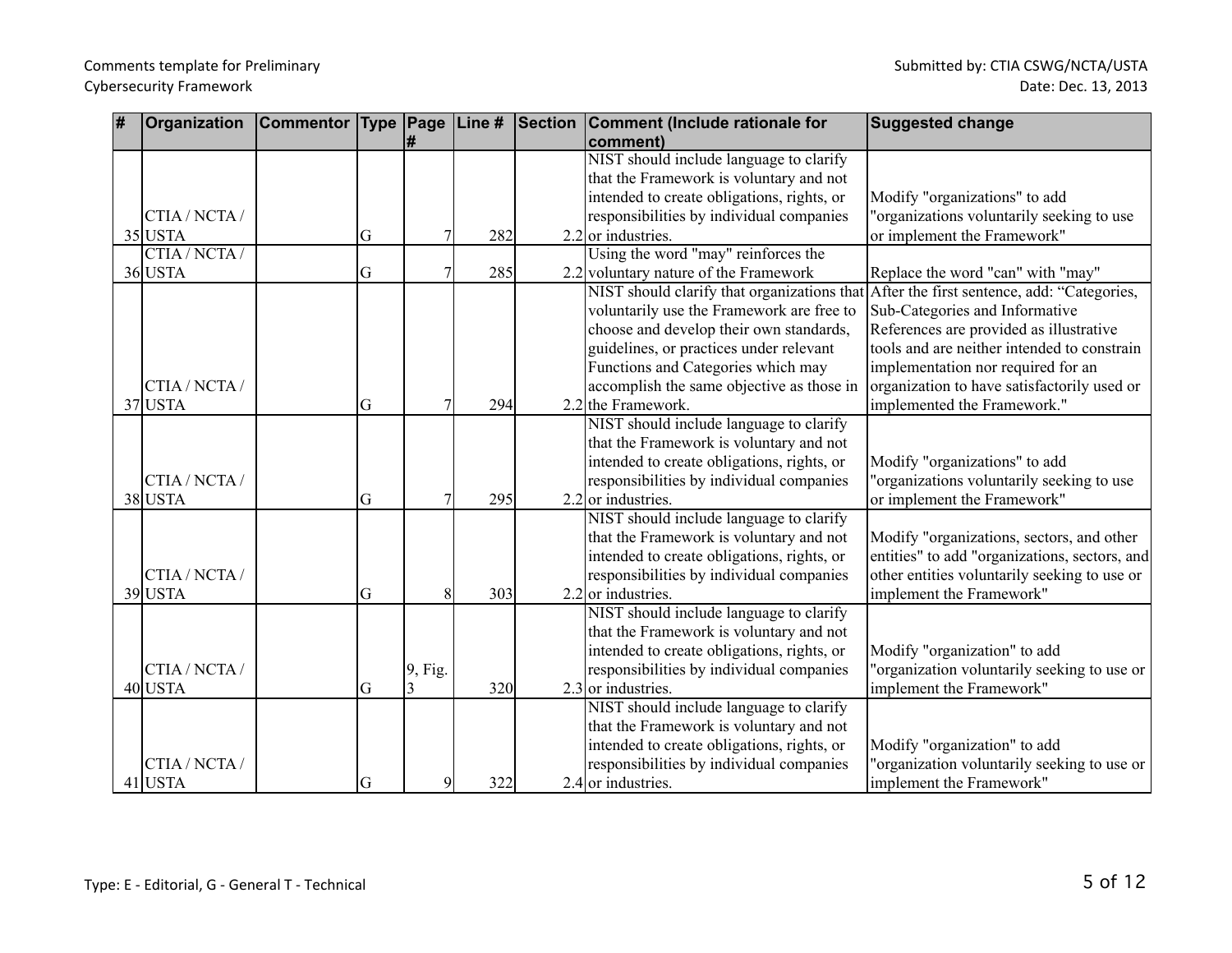| # | Organization  | Commentor Type Page |   |                 |     | Line # Section Comment (Include rationale for | <b>Suggested change</b>                                                          |
|---|---------------|---------------------|---|-----------------|-----|-----------------------------------------------|----------------------------------------------------------------------------------|
|   |               |                     |   | l#              |     | comment)                                      |                                                                                  |
|   |               |                     |   |                 |     |                                               |                                                                                  |
|   |               |                     |   |                 |     |                                               | Change the first sentence to "The                                                |
|   |               |                     |   |                 |     |                                               | Framework Implementation Tiers ("Tiers")                                         |
|   |               |                     |   |                 |     |                                               | describe how an organization choosing to                                         |
|   | CTIA / NCTA / |                     |   |                 |     | Use of "may" emphasizes the voluntary         | use or implement the Framework may                                               |
|   | $42$ USTA     |                     | G | 9               | 322 | 2.4 nature of the Framework.                  | manage its cybersecurity risk."                                                  |
|   |               |                     |   |                 |     |                                               | Replace the word "should" with "may" and                                         |
|   |               |                     |   |                 |     |                                               | modify "organizations" to add:                                                   |
|   |               |                     |   |                 |     |                                               | "Organizations voluntarily seeking to use                                        |
|   | CTIA / NCTA / |                     |   |                 |     | Using the word "should" contradicts the       | or implement the Framework may use this                                          |
|   | 43 USTA       |                     | G | 9               | 328 | 2.4 voluntary nature of the Framework         | model to determine the desired Tier."                                            |
|   |               |                     |   |                 |     |                                               | Add after the sentece that ends "to                                              |
|   |               |                     |   |                 |     |                                               | implement" the following sentence:<br>'Profiles voluntarily created are intended |
|   |               |                     |   |                 |     | Language can be strengthened to               | and suitable for internal use, and only for                                      |
|   | CTIA / NCTA / |                     |   |                 |     | emphasize that profiles are for internal      | sharing externally in the discretion of the                                      |
|   | 44 USTA       |                     | G | $\mathbf{Q}$    | 330 | $2.4$ use.                                    | organization."                                                                   |
|   |               |                     |   |                 |     |                                               | In the "External Participation" bullet, the                                      |
|   |               |                     |   |                 |     |                                               | sentence should read: "The organization                                          |
|   |               |                     |   |                 |     | NIST should clarify references to             | knows its role in the large ecosystem, but                                       |
|   | CTIA / NCTA / |                     |   |                 |     | "information sharing" to encourage use of     | has not identified or formalized any                                             |
|   | $45$ USTA     |                     | G | 10 <sup>1</sup> | 357 | 2.4 the Framework                             | desired capabilities"                                                            |
|   | CTIA / NCTA / |                     |   |                 |     | The Framework should be scalable across       | Remove the last sentence in the second                                           |
|   | 46 USTA       |                     | G | 10              | 366 | 2.4 organizations of different sizes.         | bullet.                                                                          |
|   |               |                     |   |                 |     |                                               | In the "External Participation" bullet, the                                      |
|   |               |                     |   |                 |     |                                               | sentence should read: "The organization                                          |
|   |               |                     |   |                 |     | NIST should clarify references to             | understands its dependencies and partners                                        |
|   | CTIA / NCTA / |                     |   |                 |     | "information sharing" to encourage use of     | and, as appropriate, may receive                                                 |
|   | 47 USTA       |                     | G | 10              | 369 | 2.4 the Framework                             | information"                                                                     |
|   |               |                     |   |                 |     |                                               | In the "External Participation" bullet, the                                      |
|   |               |                     |   |                 |     |                                               | second sentence should read:                                                     |
|   |               |                     |   |                 |     |                                               | 'Cybersecurity risk management is part of                                        |
|   |               |                     |   |                 |     |                                               | the organizaiton culture and can evolve in                                       |
|   |               |                     |   |                 |     | NIST should clarify references to             | response to previous activities,                                                 |
|   | CTIA / NCTA / |                     |   |                 |     | "information sharing" to encourage use of     | information that may be shared by other                                          |
|   | 48 USTA       |                     | G | 10 <sup>1</sup> | 380 | 2.4 the Framework                             | sources, as appropriate, and                                                     |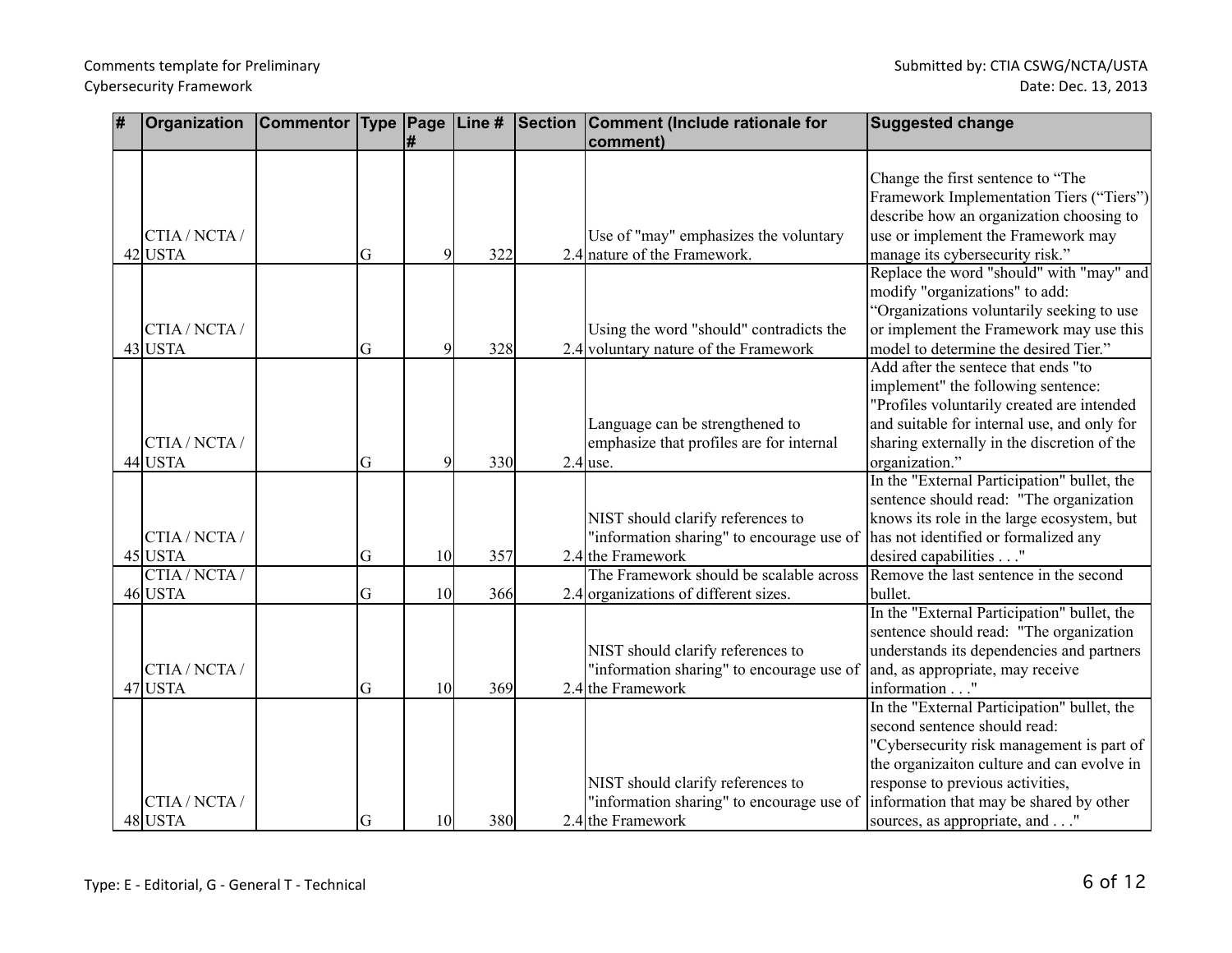| # | Organization  | <b>Commentor Type Page</b> |   |    |     | Line # Section Comment (Include rationale for | <b>Suggested change</b>                     |
|---|---------------|----------------------------|---|----|-----|-----------------------------------------------|---------------------------------------------|
|   |               |                            |   | l# |     | comment)                                      |                                             |
|   |               |                            |   |    |     |                                               | In the "External Participation" bullet, the |
|   |               |                            |   |    |     |                                               | sentence should read: "The organizaiton     |
|   |               |                            |   |    |     | NIST should clarify references to             | manages risk and may actively share, as     |
|   | CTIA / NCTA / |                            |   |    |     | "information sharing" to encourage use of     | appropriate, information with others to     |
|   | 49 USTA       |                            | G | 11 | 383 | 2.4 the Framework                             | ensure "                                    |
|   | CTIA/NCTA/    |                            |   |    |     | Using the word "should" contradicts the       |                                             |
|   | $50$ USTA     |                            | G | 11 | 386 | 2.4 voluntary nature of the Framework         | Replace the word "should" with "may"        |
|   | CTIA/NCTA/    |                            |   |    |     | Using the word "may" reinforces the           |                                             |
|   | $51$ USTA     |                            | G | 11 | 391 | 3 voluntary nature of the Framework           | Replace the word "can" with "may"           |
|   |               |                            |   |    |     | NIST should clarify that organizations that   |                                             |
|   |               |                            |   |    |     | voluntarily use the Framework are free to     | Edit the second sentence of the paragraph   |
|   |               |                            |   |    |     | choose and develop their own standards,       | to read: "The Framework provides a means    |
|   |               |                            |   |    |     | guidelines, or practices under relevant       | of expressing chosen cybersecurity goals,   |
|   |               |                            |   |    |     | Functions and Categories which may            | policies, or requirements with stakeholders |
|   | CTIA / NCTA / |                            |   |    |     | accomplish the same objective as those in     | and can help identify gaps in an            |
|   | $52$ USTA     |                            | G | 11 | 393 | 3 the Framework.                              | organization's cybersecurity practices."    |
|   |               |                            |   |    |     | NIST should include language to clarify       |                                             |
|   |               |                            |   |    |     | that the Framework is voluntary and not       | Modify the end of the sentence to read "in  |
|   |               |                            |   |    |     | intended to create obligations, rights, or    | the cybersecurity practices of an           |
|   | CTIA / NCTA / |                            |   |    |     | responsibilities by individual companies      | organization voluntarily seeking to use or  |
|   | $53$ USTA     |                            | G | 11 | 394 | $3$ or industries.                            | implement the Framework."                   |
|   | CTIA/NCTA/    |                            |   |    |     | Using the word "may" reinforces the           |                                             |
|   | 54 USTA       |                            | G | 11 | 394 | 3 voluntary nature of the Framework           | Replace the word "can" with "may"           |
|   |               |                            |   |    |     | NIST should include language to clarify       |                                             |
|   |               |                            |   |    |     | that the Framework is voluntary and not       |                                             |
|   |               |                            |   |    |     | intended to create obligations, rights, or    | Modify "organizations" to add               |
|   | CTIA / NCTA / |                            |   |    |     | responsibilities by individual companies      | "organizations voluntarily seeking to use   |
|   | 55 USTA       |                            | G | 11 | 397 | $3.1$ or industries.                          | or implement the Framework"                 |
|   | CTIA/NCTA/    |                            |   |    |     | Using the word "may" reinforces the           |                                             |
|   | 56 USTA       |                            | G | 11 | 397 | 3.1 voluntary nature of the Framework         | Replace the word "can" with "may"           |
|   | CTIA/NCTA/    |                            |   |    |     | Using the word "may" reinforces the           |                                             |
|   | 57 USTA       |                            | G | 11 | 400 | 3.1 voluntary nature of the Framework         | Replace the word "can" with "may"           |
|   | CTIA / NCTA / |                            |   |    |     | Using the word "may" reinforces the           |                                             |
|   | 58 USTA       |                            | G | 11 | 404 | 3.1 voluntary nature of the Framework         | Replace the word "can" with "may"           |
|   | CTIA / NCTA / |                            |   |    |     | Using the word "may" reinforces the           |                                             |
|   | 59 USTA       |                            | G | 11 | 405 | 3.1 voluntary nature of the Framework         | Replace the word "can" with "may"           |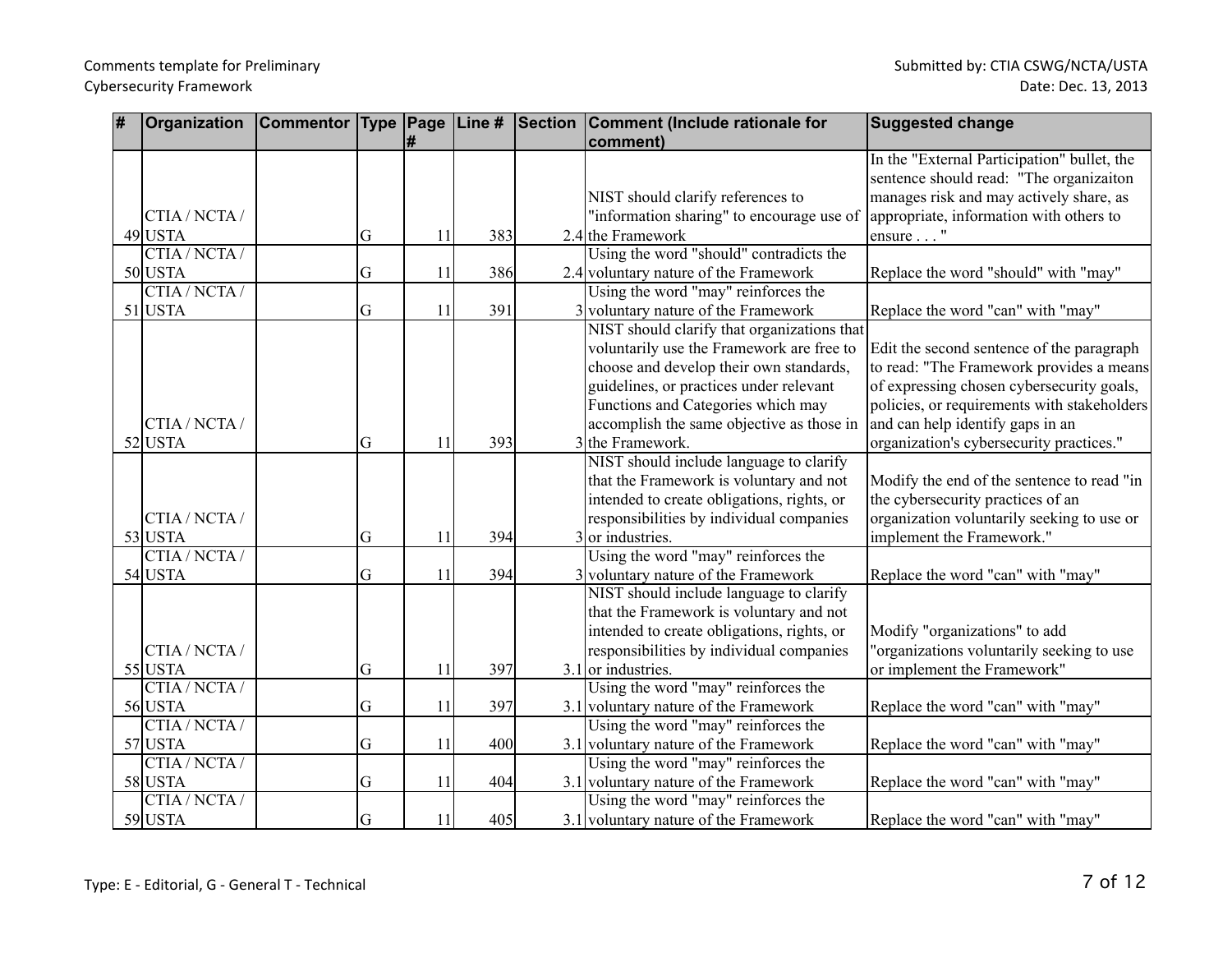| # | Organization  |   |    |     |              | Commentor   Type   Page   Line #   Section   Comment (Include rationale for | <b>Suggested change</b>                     |
|---|---------------|---|----|-----|--------------|-----------------------------------------------------------------------------|---------------------------------------------|
|   |               |   | ∦  |     |              | comment)                                                                    |                                             |
|   | CTIA/NCTA/    |   |    |     |              | Using the word "may" reinforces the                                         |                                             |
|   | 60 USTA       | G | 11 | 407 |              | 3.1 voluntary nature of the Framework                                       | Replace the word "can" with "may"           |
|   |               |   |    |     |              | NIST should include language to clarify                                     |                                             |
|   |               |   |    |     |              | that the Framework is voluntary and not                                     |                                             |
|   |               |   |    |     |              | intended to create obligations, rights, or                                  | Modify "organization" to add                |
|   | CTIA / NCTA / |   |    |     |              | responsibilities by individual companies                                    | "organization voluntarily seeking to use or |
|   | $61$ USTA     | G | 11 | 410 |              | $3.2$ or industries.                                                        | implement the Framework"                    |
|   |               |   |    |     |              | NIST should add language to clarify that                                    |                                             |
|   | CTIA / NCTA / |   |    |     |              | lits word choices are not commands or                                       |                                             |
|   | $62$ USTA     | G | 11 | 410 |              | $3.2$ normative descriptions.                                               | Delete the word "recommended"               |
|   |               |   |    |     |              | NIST should clarify that organizations that                                 |                                             |
|   |               |   |    |     |              | voluntarily use the Framework are free to                                   |                                             |
|   |               |   |    |     |              | choose and develop their own standards,                                     |                                             |
|   |               |   |    |     |              | guidelines, or practices under relevant                                     | Edit Section 3.3's header to refer to       |
|   |               |   |    |     |              | Functions and Categories which may                                          | "Communicating Chosen Cybersecurity         |
|   | CTIA / NCTA / |   |    |     |              | accomplish the same objective as those in                                   | Goals, Policies, or Requirements with       |
|   | 63 USTA       | G | 12 | 437 |              | $3.3$ the Framework.                                                        | Stakeholders."                              |
|   | CTIA / NCTA / |   |    |     |              | Using the word "may" reinforces the                                         |                                             |
|   | 64 USTA       | G | 12 | 448 |              | 3.3 voluntary nature of the Framework                                       | Replace the word "can" with "may"           |
|   |               |   |    |     |              | Section 3.4 implies that standards and best                                 |                                             |
|   |               |   |    |     |              | practices do not meet the goals of the                                      |                                             |
|   | CTIA / NCTA / |   |    |     |              | Framework unless and until they are                                         |                                             |
|   | 65 USTA       | G | 12 | 450 |              | 3.4 included as Informative References.                                     | Remove Section 3.4.                         |
|   | CTIA / NCTA / |   |    |     |              | Using the word "may" reinforces the                                         |                                             |
|   | 66 USTA       | G | 12 | 451 |              | 3.4 voluntary nature of the Framework                                       | Replace the word "can" with "may"           |
|   |               |   |    |     |              | NIST should clarify that organizations that                                 |                                             |
|   |               |   |    |     |              | voluntarily use the Framework are free to                                   |                                             |
|   |               |   |    |     |              | choose and develop their own standards,                                     |                                             |
|   |               |   |    |     |              | guidelines, or practices under relevant                                     |                                             |
|   |               |   |    |     |              | Functions and Categories which may                                          | Change the header "Informative"             |
|   | CTIA / NCTA / |   |    |     |              | accomplish the same objective as those in                                   | References" to "Illustrative Informative    |
|   | 67 USTA       | G | 13 |     | $457$ App. A | the Framework.                                                              | References"                                 |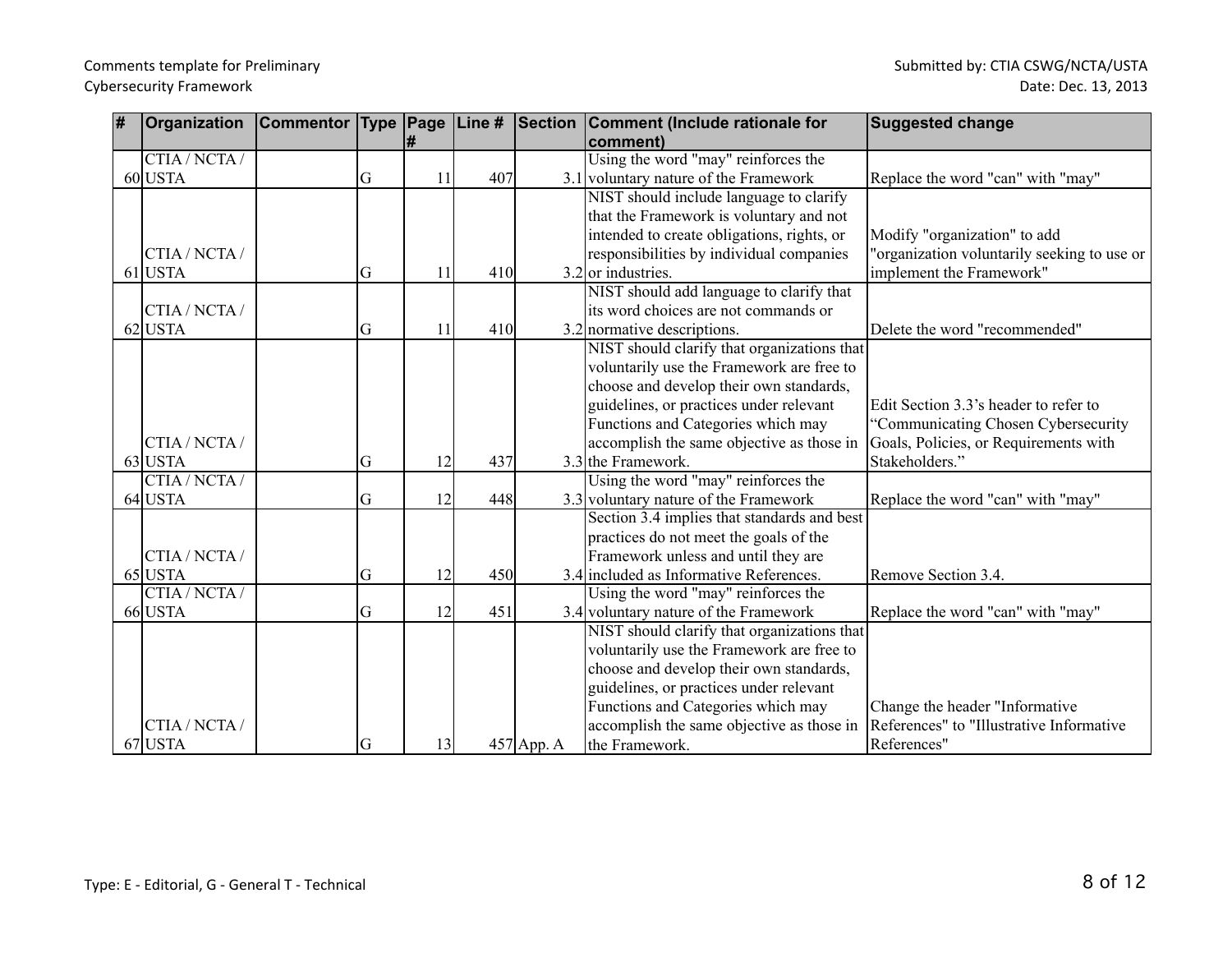| # | Organization  | Commentor Type Page |   |    |              | Line # Section Comment (Include rationale for                                          | <b>Suggested change</b>                                                                       |
|---|---------------|---------------------|---|----|--------------|----------------------------------------------------------------------------------------|-----------------------------------------------------------------------------------------------|
|   |               |                     |   | #  |              | comment)                                                                               |                                                                                               |
|   |               |                     |   |    |              |                                                                                        | Add a footnote that expands upon the                                                          |
|   |               |                     |   |    |              |                                                                                        | language in the "Disclaimer" on page i,                                                       |
|   |               |                     |   |    |              |                                                                                        | Note to Reviewers: "Any mention of a                                                          |
|   |               |                     |   |    |              |                                                                                        | particular standard, practice, solution or                                                    |
|   |               |                     |   |    |              | NIST should clarify that organizations that                                            | product as an Informative Reference is for                                                    |
|   |               |                     |   |    |              | voluntarily use the Framework are free to                                              | information only; it does not imply NIST                                                      |
|   |               |                     |   |    |              | choose and develop their own standards,                                                | recommendation or endorsement, nor does                                                       |
|   |               |                     |   |    |              | guidelines, or practices under relevant                                                | it imply that the standard, practice,                                                         |
|   |               |                     |   |    |              | Functions and Categories which may                                                     | solution or product identified are                                                            |
|   | CTIA / NCTA / |                     |   |    |              | accomplish the same objective as those in                                              | necessarily the best available for the                                                        |
|   | 68 USTA       |                     | G | 13 | 459 App. A   | the Framework.                                                                         | purpose."                                                                                     |
|   |               |                     |   |    |              | NIST should include language to clarify                                                |                                                                                               |
|   |               |                     |   |    |              | that the Framework is voluntary and not                                                | Modify "organizations, sectors, and other                                                     |
|   | CTIA / NCTA / |                     |   |    |              | intended to create obligations, rights, or<br>responsibilities by individual companies | entities" to add "organizations, sectors, and<br>other entities voluntarily seeking to use or |
|   | 69 USTA       |                     | G | 13 |              | or industries.                                                                         | implement the Framework"                                                                      |
|   |               |                     |   |    | $460$ App. A | NIST should clarify that organizations that                                            |                                                                                               |
|   |               |                     |   |    |              | voluntarily use the Framework are free to                                              |                                                                                               |
|   |               |                     |   |    |              | choose and develop their own standards,                                                | Add to the sentence: " and other entities                                                     |
|   |               |                     |   |    |              | guidelines, or practices under relevant                                                | to add or remove Categories,                                                                  |
|   |               |                     |   |    |              | Functions and Categories which may                                                     | Subcategories and/or Informative                                                              |
|   | CTIA / NCTA / |                     |   |    |              | accomplish the same objective as those in                                              | References that are and are not relevant to                                                   |
|   | 70 USTA       |                     | G | 13 | $460$ App. A | the Framework.                                                                         | them "                                                                                        |
|   | CTIA/NCTA/    |                     |   |    |              | Using the word "may" reinforces the                                                    |                                                                                               |
|   | $71$ USTA     |                     | G | 13 | 460 App. A   | voluntary nature of the Framework                                                      | Replace the word "can" with "may"                                                             |
|   |               |                     |   |    |              |                                                                                        | At the end of the paragraph, add: "While                                                      |
|   |               |                     |   |    |              | NIST should clarify that use of                                                        | included for completeness, use of                                                             |
|   | CTIA / NCTA / |                     |   |    |              | government standards is not required by                                                | government standards by non-government                                                        |
|   | 72 USTA       |                     | G | 13 | 464 App. A   | private organizations.<br>NIST should clarify that organizations that                  | organizations is not required or                                                              |
|   |               |                     |   |    |              | voluntarily use the Framework are free to                                              | Add a sentence at the end of the                                                              |
|   |               |                     |   |    |              | choose and develop their own standards,                                                | paragraph: "Organizations may use any                                                         |
|   |               |                     |   |    |              | guidelines, or practices under relevant                                                | security control standard or best practice                                                    |
|   |               |                     |   |    |              | Functions and Categories which may                                                     | that best matches their business need and                                                     |
|   | CTIA / NCTA / |                     |   |    |              | accomplish the same objective as those in                                              | the outcome associated with the respective                                                    |
|   | $73$ USTA     |                     | G | 13 | $464$ App. A | the Framework.                                                                         | Sub-Category."                                                                                |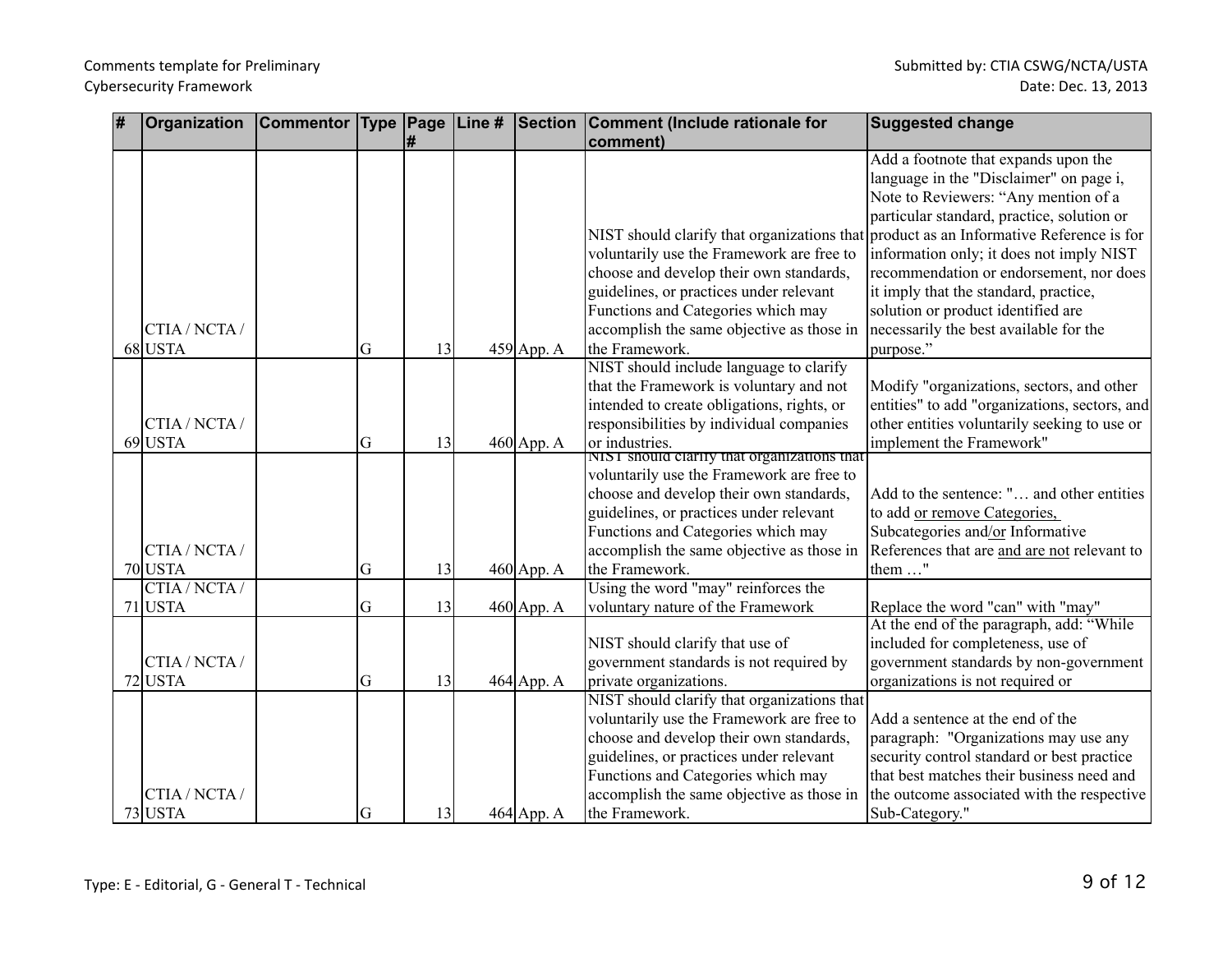| # | Organization  | <b>Commentor Type Page</b> |    |      |                     |            | Line # Section Comment (Include rationale for | <b>Suggested change</b>                       |
|---|---------------|----------------------------|----|------|---------------------|------------|-----------------------------------------------|-----------------------------------------------|
|   |               |                            |    | l#   |                     |            | comment)                                      |                                               |
|   |               |                            |    |      |                     |            |                                               | Insert language before Table 1: "Use of the   |
|   |               |                            |    |      |                     |            | NIST should include language to clarify       | Framework is purely voluntary. The            |
|   |               |                            |    |      |                     |            | that the Framework is voluntary and not       | Framework is not intended to create any       |
|   |               |                            |    |      |                     |            | intended to create obligations, rights, or    | rights or obligations or be used as basis for |
|   | CTIA / NCTA / |                            |    |      |                     |            | responsibilities by individual companies      | liability or responsibility in any legal or   |
|   | 74 USTA       |                            | G  | 13   |                     | 465 App. A | or industries.                                | regulatory proceeding."                       |
|   | CTIA / NCTA / |                            |    |      |                     |            | Use of government standards are not           | Remove NIST SP 800-53 Rev. 4 as an            |
|   | $75$ USTA     |                            | G  | 26   |                     | 475 App. A | required by private organizations.            | informative reference.                        |
|   |               |                            |    |      |                     |            | References to privacy and civil liberties in  |                                               |
|   |               |                            |    |      |                     |            | the Framework Core will discourage use        |                                               |
|   |               |                            |    |      |                     |            | of the Framework. Such references should      |                                               |
|   | CTIA / NCTA / |                            |    |      | DE-DP-              |            | be removed from the Framework Core in         | Remove "including those related to rivacy"    |
|   | $76$ USTA     |                            | G  | 23 2 |                     | App. A     | Appendix A, Table 1.                          | and civil liberties" from DE.DP-2             |
|   |               |                            |    |      |                     |            | References to privacy and civil liberties in  |                                               |
|   |               |                            |    |      |                     |            | the Framework Core will discourage use        |                                               |
|   |               |                            |    |      |                     |            | of the Framework. Such references should      |                                               |
|   | CTIA / NCTA / |                            |    |      |                     |            | be removed from the Framework Core in         | Remove "including privacy and civil           |
|   | 77 USTA       |                            | G  |      | $15 ID.GV-3 App. A$ |            | Appendix A, Table 1.                          | liberties obligations" from ID.GV-3           |
|   |               |                            |    |      |                     |            |                                               | Revise ID-RA-2 to read: "Threat and           |
|   |               |                            |    |      |                     |            | NIST should clarify references to             | vulnerability information may be received,    |
|   | CTIA / NCTA / |                            |    |      |                     |            | "information sharing" to encourage use of     | as appropriate, from information sharing      |
|   | 78 USTA       |                            | G  |      | $15$ ID.RA-2 App. A |            | the Framework                                 | forums and sources."                          |
|   |               |                            |    |      |                     |            | References to privacy and civil liberties in  |                                               |
|   |               |                            |    |      |                     |            | the Framework Core will discourage use        |                                               |
|   |               |                            |    |      |                     |            | of the Framework. Such references should      |                                               |
|   | CTIA / NCTA / |                            |    |      | PR-DS-              |            | be removed from the Framework Core in         |                                               |
|   | 79 USTA       |                            | G  | 19 9 |                     | App. A     | Appendix A, Table 1.                          | Delete PR-DS-9 in its entirety.               |
|   |               |                            |    |      |                     |            | NIST should clarify references to             | Revise PR-IP-8 to read: "Information          |
|   | CTIA / NCTA / |                            |    |      |                     |            | 'information sharing" to encourage use of     | sharing may occur, as approriate, with        |
|   | 80 USTA       |                            | G  |      | 20 PR-IP.8 App. A   |            | the Framework                                 | other parties."                               |
|   |               |                            |    |      |                     |            | References to privacy and civil liberties in  |                                               |
|   |               |                            |    |      |                     |            | the Framework Core will discourage use        |                                               |
|   |               |                            |    |      |                     |            | of the Framework. Such references should      |                                               |
|   | CTIA / NCTA / |                            |    |      | RS-CO-              |            | be removed from the Framework Core in         | Remove "including those related to rivacy     |
|   | $81$ USTA     |                            | lG | 24 3 |                     | App. A     | Appendix A, Table 1.                          | and civil liberties" from RS-CO-3             |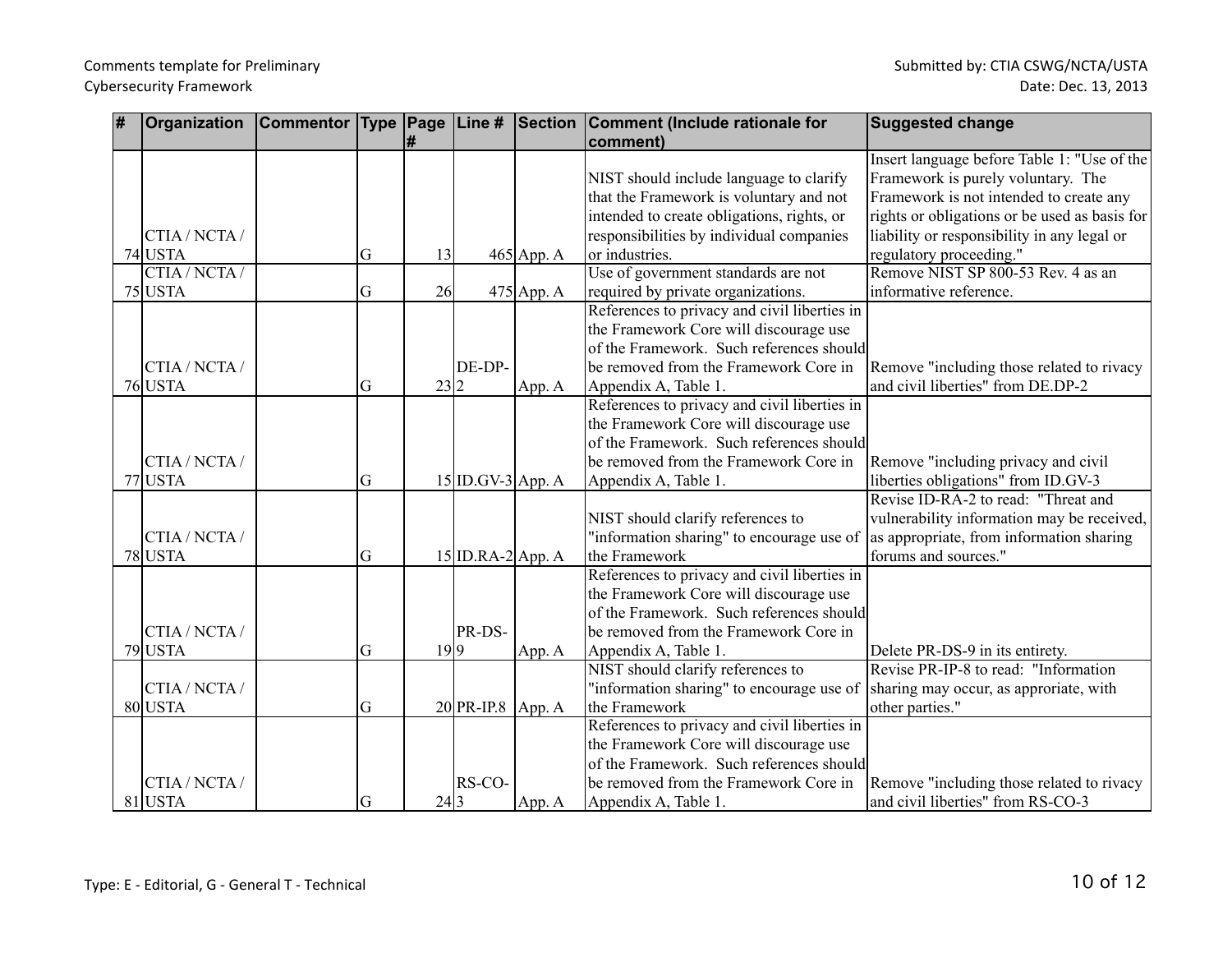| # | Organization  | <b>Commentor Type Page</b> |                |           | $\vert$ Line # | Section | Comment (Include rationale for<br>comment)   | <b>Suggested change</b>                     |
|---|---------------|----------------------------|----------------|-----------|----------------|---------|----------------------------------------------|---------------------------------------------|
|   |               |                            |                |           |                |         | References to privacy and civil liberties in |                                             |
|   |               |                            |                |           |                |         | the Framework Core will discourage use       |                                             |
|   |               |                            |                |           |                |         | of the Framework. Such references should     |                                             |
|   | CTIA / NCTA / |                            |                |           | RS-CO-         |         | be removed from the Framework Core in        | Remove "including those related to rivacy   |
|   | 82 USTA       |                            | lG             | 24 4      |                | App. A  | Appendix A, Table 1.                         | and civil liberties" from RS-CO-4           |
|   |               |                            |                |           |                |         |                                              | Revise RS.CO-5: "Voluntary coordination     |
|   |               |                            |                |           |                |         |                                              | may occur with external stakeholders (ex,   |
|   |               |                            |                |           |                |         | NIST should clarify references to            | business partners, information sharing and  |
|   | CTIA/NCTA/    |                            |                |           | RS-CO-         |         | "information sharing" to encourage use of    | analysis centers (as appropriate),          |
|   | 83 USTA       |                            | <sub>I</sub> G | 24 5      |                | App. A  | the Framework                                | customers)"                                 |
|   |               |                            |                |           |                |         | NIST should clarify that organizations       |                                             |
|   |               |                            |                |           |                |         | which voluntarily use the Framework are      | Within Appendix A, verbs in the Sub-        |
|   |               |                            |                |           |                |         | free to choose and develop their own         | Category column are changed from "are"      |
|   |               |                            |                |           |                |         | standards, guidelines, or practices under    | and "is" to "can be" or "may be."           |
|   |               |                            |                |           |                |         | relevant Functions and Categories which      | Within Appendix A, verbs in the Category    |
|   | CTIA / NCTA / |                            |                |           |                |         | may accomplish the same objective as         | column are changed from "are" and "is" to   |
|   | 84 USTA       |                            | G              | $13 - 26$ | Table 1        | App. A  | those in the Framework.                      | "can be" or "may be."                       |
|   | CTIA / NCTA / |                            |                |           | Tab. 1,        | App. A, | Use of government standards are not          | Remove NIST SP 800-53 Rev. 4 as an          |
|   | $85$ USTA     |                            | G              | 13-32     | Tab. 3         | App. B  | required by private organizations.           | informative reference.                      |
|   |               |                            |                |           |                |         |                                              | In the alternative, should NIST choose to   |
|   |               |                            |                |           |                |         |                                              | retain NIST SP 800-53 Rev. 4 as an          |
|   |               |                            |                |           |                |         |                                              | informative reference, an asterisk footnote |
|   |               |                            |                |           |                |         |                                              | should be added for each use of this        |
|   |               |                            |                |           |                |         |                                              | reference. The asterisk footnote should     |
|   |               |                            |                |           |                |         |                                              | read: "While included for completeness,     |
|   |               |                            |                |           |                |         | NIST should clarify that use of              | use of government standards by non-         |
|   | CTIA/NCTA/    |                            |                |           | Tab. 1,        | App. A, | government standards is not required by      | government organizations is not required    |
|   | 86 USTA       |                            | <sub>I</sub> G | 13-32     | Tab. 3         | App. B  | private organizations.                       | or recommended."                            |
|   |               |                            |                |           |                |         | Private sector entities would be much        |                                             |
|   |               |                            |                |           |                |         | more likely to use the Framework if the      | NIST should adopt the Alternative Privacy   |
|   | CTIA / NCTA / |                            |                |           |                |         | privacy methodology took a tailored,         | Methodology submitted to NIST on            |
|   | 87 USTA       |                            | G              | $ 28-35 $ |                | App. B  | flexible, and process-oriented approach.     | December 5th 2013.                          |